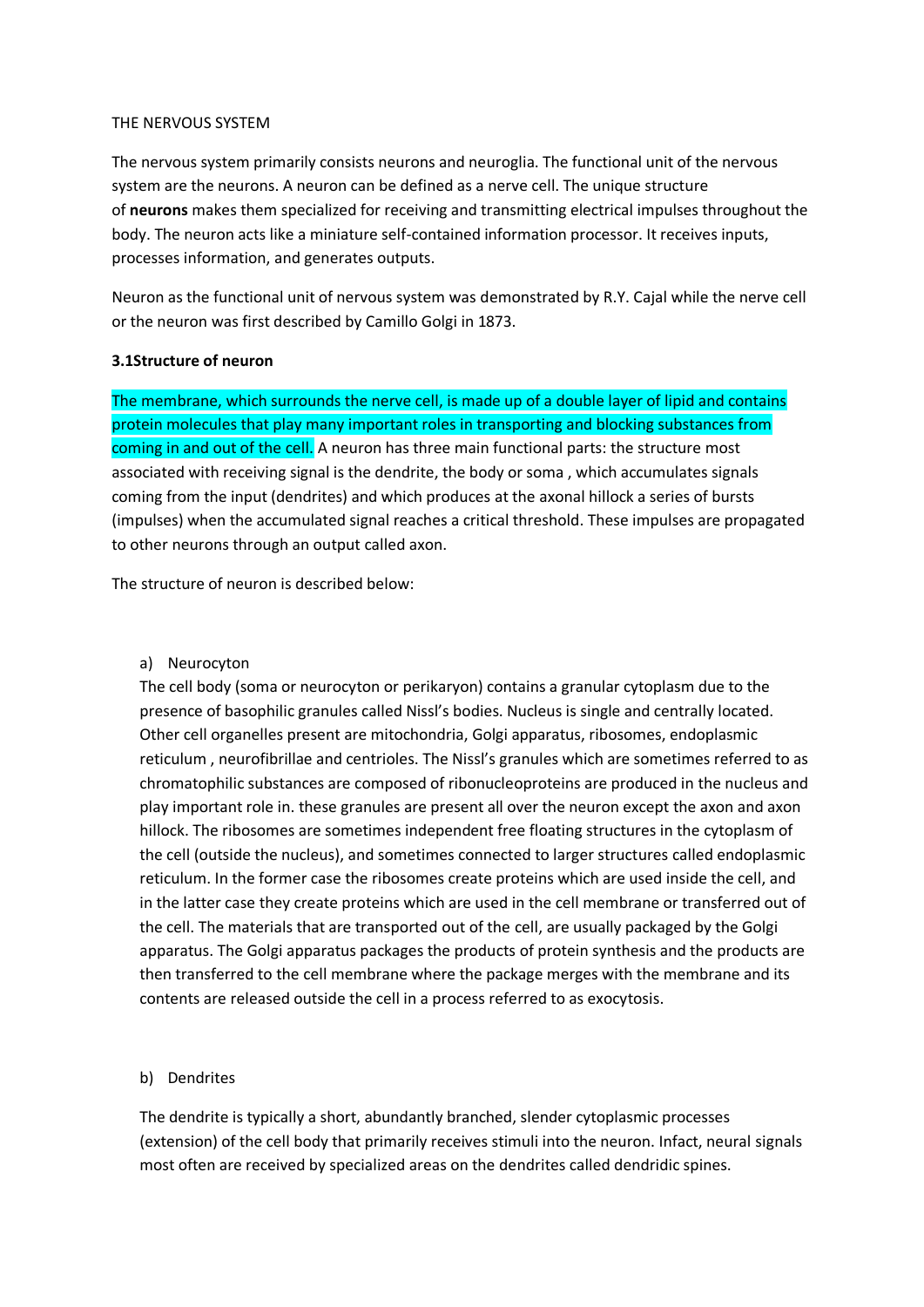## c) Axon

The **axon** is typically a long, slender process of the cell body that sends nerve impulses. It emerges from the cell body at the cone-shaped axon hillock of the soma. Nerve impulses arise in the trigger zone, generally located in the initial segment, an area just outside the axon hillock.

**Axoplasm** The cytoplasm of the axon, the **axoplasm,** is rich in ultra-thin and delicate neurofibrils that transmit nerve signals. It surrounded by its electrically excitable plasma membrane, the **axolemma.** The membrane is made up of a double layer of lipid and contains protein molecules that play many important roles in transporting and blocking substances from coming in and out of the cell.

**Collateral** An axon may branch along the lengths to form small and delicate side branches called axon collaterals. These branches may return to merge with the main axon or terminate into a synapse.

**Telodendria** At its end, each axon or axon collateral usually forms numerous minute branches called **telodendria**. Most of these branches terminate in bulb‐shaped structures called synaptic knobs (synaptic end bulbs or terminal buttons). The synaptic knobs contain neurotransmitters, chemicals that transmit nerve impulses to a muscle or another neuron. The long nerve fiber, the *axon*, transfers the signal from the cell body to another nerve or to a muscle cell. Mammalian axons are usually about 1 - 20 µm in diameter. Some axons in larger animals may be several meters in length.

**Myelin or Medullary sheath** The axon of many neurons may be wrapped around with an insulating layer of a fatty sheath called the myelin or medullary sheath. The "wrapping" is not continuous but interrupted at regular intervals by small spaces called the *nodes of Ranvier* (named for the French anatomist Louis Antoine Ranvier, 1834-1922, who observed them in 1878). The part of the axon between two successive Nodes of Ranvier is called internode. Myelin is secreted by *Schwann cells* in PNS (named for the German physiologist Theodor Schwann, 1810-1882, who first observed the myelin sheath in 1838). Each Schwann cell consist of single nucleus, little cytoplasm and cell membrane. In the CNS myelin is secreted by cells called oligodendrocytes. The main function of the myelin sheath is to speed the neural signal.

When the axon is not wrapped by a myelin sheath it is said to be non-myelinated nerve cell.

**Neurilemma** Outside the cell membrane of the Schwann cell there is an inelastic layer known as neurilemma which is continuous over the nodes of Ranvier. Neurilemma is absent in myelinated cells of CNS.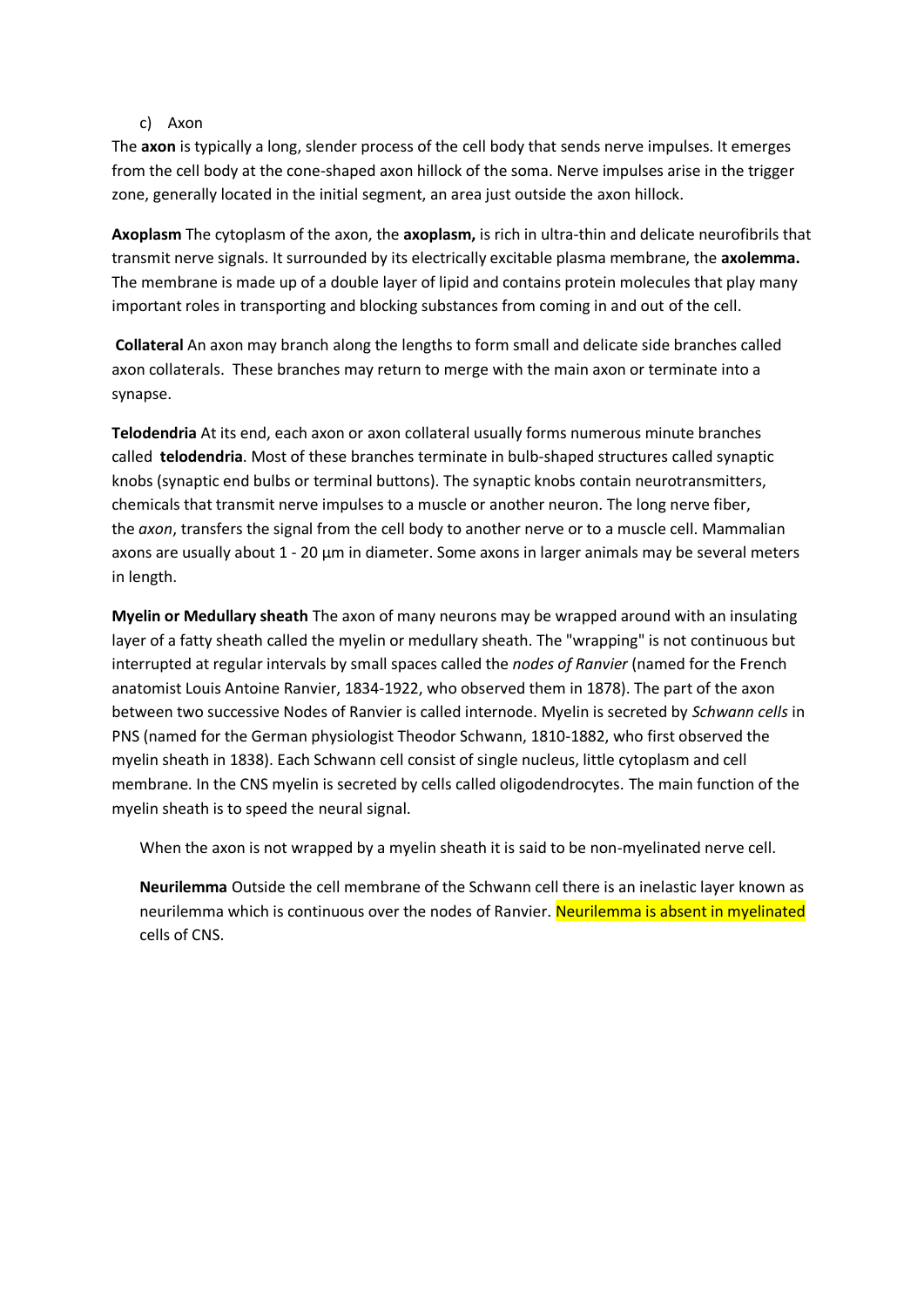

**Figure 3.1:** Structure of a biological neuron. Functionally there are four main elements: (1) a soma collecting the signal coming through (2) dendrites (input fibres) and distributing the signal further through (3) axons (output fibres). An axon from one neuron is connected to the dendrites of another neuron through (4) synapses (or terminal buttons), which represent the main memory of the neurons.

# **Types of neurons**

- *A.* Classification on the basis of function
- a) Sensory neurons (**afferent** neurons): Sensory neurons transmit sensory impulses from the skin and other sensory organs or from various places within the body toward the central nervous system (CNS), which consists of the brain and spinal cord. Most sensory neurons are pseudounipolar.
- b) Motor neurons (**efferent** neurons): Motor neurons transmit nerve impulses from the CNS toward effectors, target cells that produce some kind of response. Effectors include muscles, sweat glands, and many other organs. They are multipolar, each with one axon and several dendrites.
- c) Association neurons (**interneurons):** The large group of neurons which do not form connections with sensory receptors or muscles or glands, but just with other neurons, are called interneurons. They are usually located in the CNS and transmit impulses from sensory neurons to motor neurons. They are multipolar. More than 90 percent of the neurons of the body are association neurons.
	- B. Classification on the basis of structure
	- a) Non-polar neurons
	- b) Unipolar neurons have one process of emerging from the cell body that branches, T‐fashion, into two processes. Both processes function together as a single axon. Dendrites emerge from one of the terminal ends of the axon. The trigger zone in a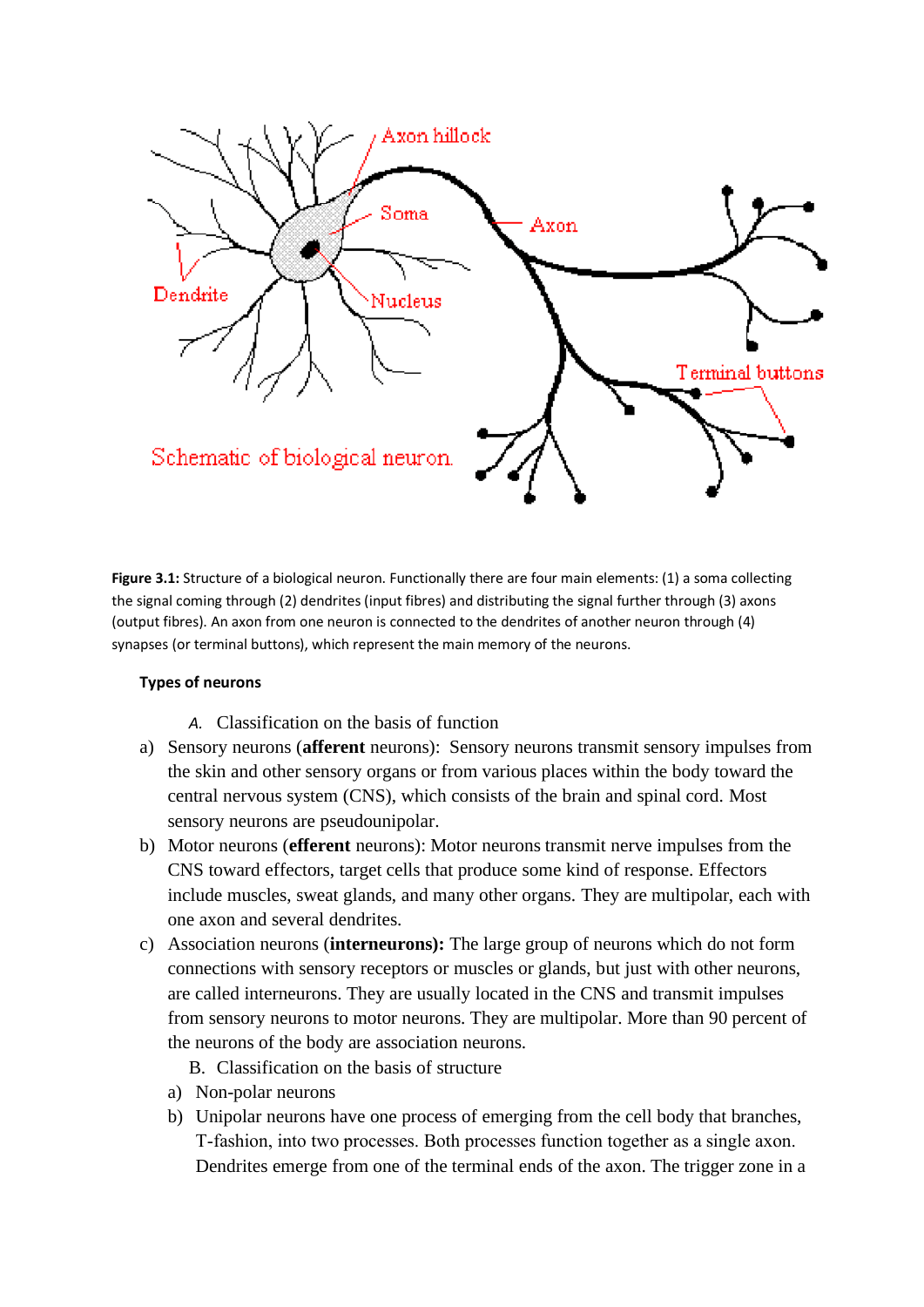unipolar neuron is located at the junction of the axon and dendrites. Unipolar neurons are mostly sensory neurons.

- c) Bipolar neurons have one axon and one dendrite. They emerge from opposite sides of the cell body. Bipolar neurons are found only as specialized sensory neurons in the eye, ear, or olfactory organs.
- d) *Multipolar neurons* have one axon and several to numerous dendrites. Most neurons are of this type.

In the brain, the distinction between types of neurons is much more complex as there is a huge variety of neurons that exist in the brain.



#### **Notes**

A nerve fiber is an axon.

A nerve is a bundle of nerve fibers in the peripheral nervous system (PNS). Most nerves contain both sensory and motor fibers. Cell bodies are usually grouped into separate bundles called ganglia.

## **Supporting Cells**

Although neurons are typically defined as nerve cells, they are not actually the only cells in the nervous system. In fact, they are supported by a large number of other cells apply named supporting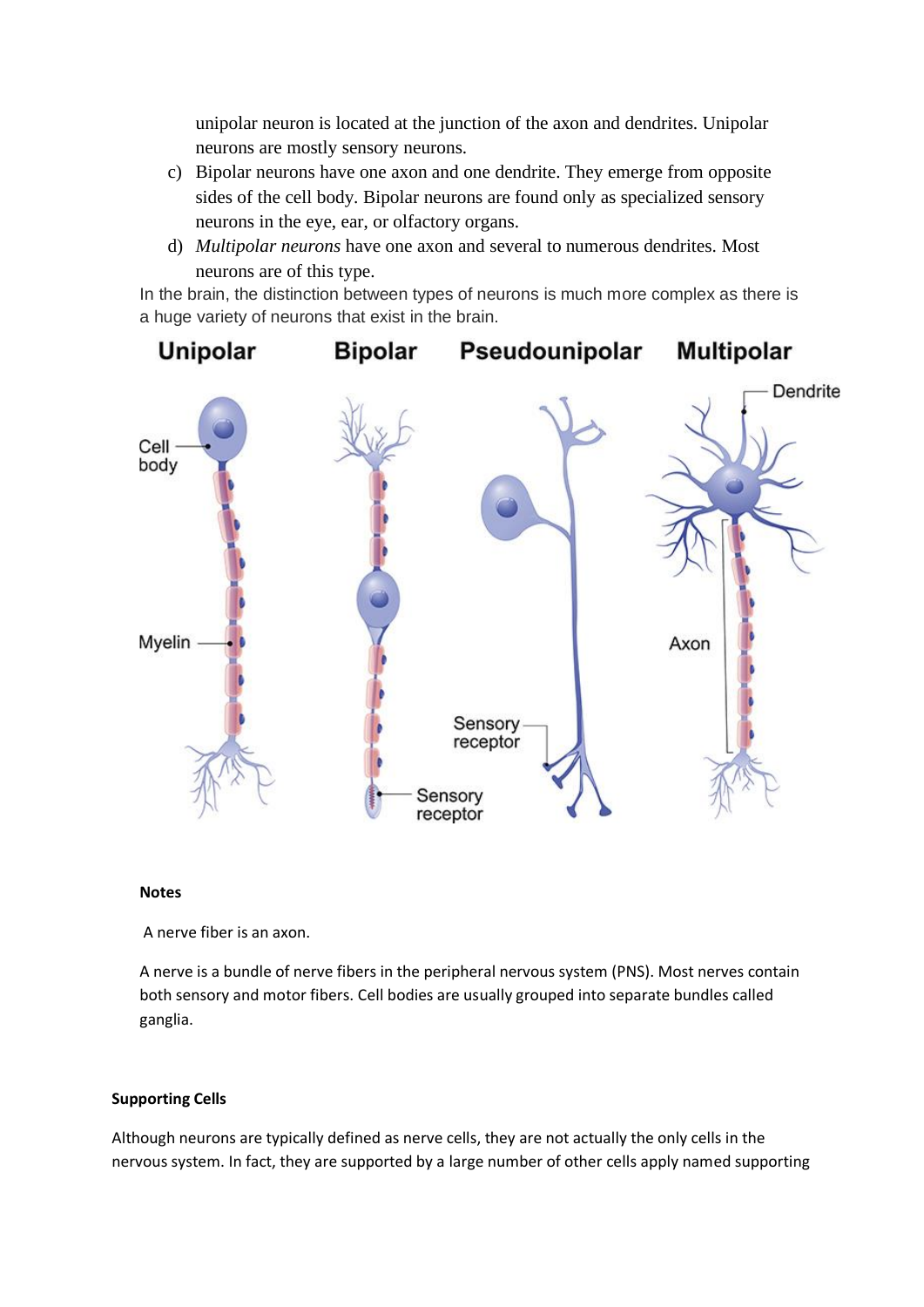cells or neuroglia. Glia are non-neuronal cells (i.e. not nerves) of the brain and nervous system. There are a [variety of subtypes](https://qbi.uq.edu.au/brain-basics/brain/brain-physiology/types-glia) of glial cells, including astrocytes, oligodendrocytes, and microglia, each of which is specialised for a particular function.

Glia, unlike neurons, cannot generate action potentials, and because of this, were previously thought to be little more than housekeepers that ensured neurons could function properly. Hence the name glia is derived from glue as these cells were originally believed to keep the neurons glued together. This view is now shifting, and astrocytes in particular are recognised as key components of [synapses](https://qbi.uq.edu.au/brain-basics/brain/brain-physiology/action-potentials-and-synapses) that can influence how we process information. Glial cells are found in the CNS and PNS.

# **Glial cells of the Central Nervous system (CNS)**

In the CNS Neuroglia can be broadly classified into two types - **Microglia and Macroglia**

# **A. Microglia**

Microglia are the brain's immune cells, serving to protect it against injury and disease. Microglia identify when something has gone wrong and initiate a response that removes the toxic agent and/or clears away the dead cells. Thus, microglia are the brain's protectors. Microglia also contribute to the synaptic 'pruning' process by eating up the synapses which are not necessary.

# **B. Macroglia**

- a) **Astrocytes**: Astrocytes are star-shaped cells that maintain a neuron's working environment. They do this by controlling the levels of neurotransmitter around synapses, controlling the concentrations of important ions like potassium, and providing metabolic support. astrocytes have the ability to sense neurotransmitter levels in synapses, and can respond by releasing molecules that directly influence neuronal activity, thereby [astrocytes can](https://alieastrocyte.wordpress.com/2015/08/04/threes-company-the-tripartite-synapse/)  [modulate how neurons communicate.](https://alieastrocyte.wordpress.com/2015/08/04/threes-company-the-tripartite-synapse/)
- b) **Oligodendrocytes**: Oligodendrocytes provide support to axons of neurons in the central nervous system, particularly those that travel long distances within the brain. They produce a fatty substance called myelin, which is wrapped around axons as a layer of insulation. Similar in function to insulation layers around power cables, the myelin sheath allows electrical messages to travel faster, and gives white matter its name—the white is the myelin wrapped around axons.
- c) **Ependymal cells**: Ependymal cells line the spinal cord and ventricles of the brain. They are involved in secreting cerebrospinal fluid (CSF).
- d) **Radial glia**: Radial glial cells are multi-purpose precursor cells involved in most aspects of nervous system development in vertebrates and can generate neurons and neuroglia.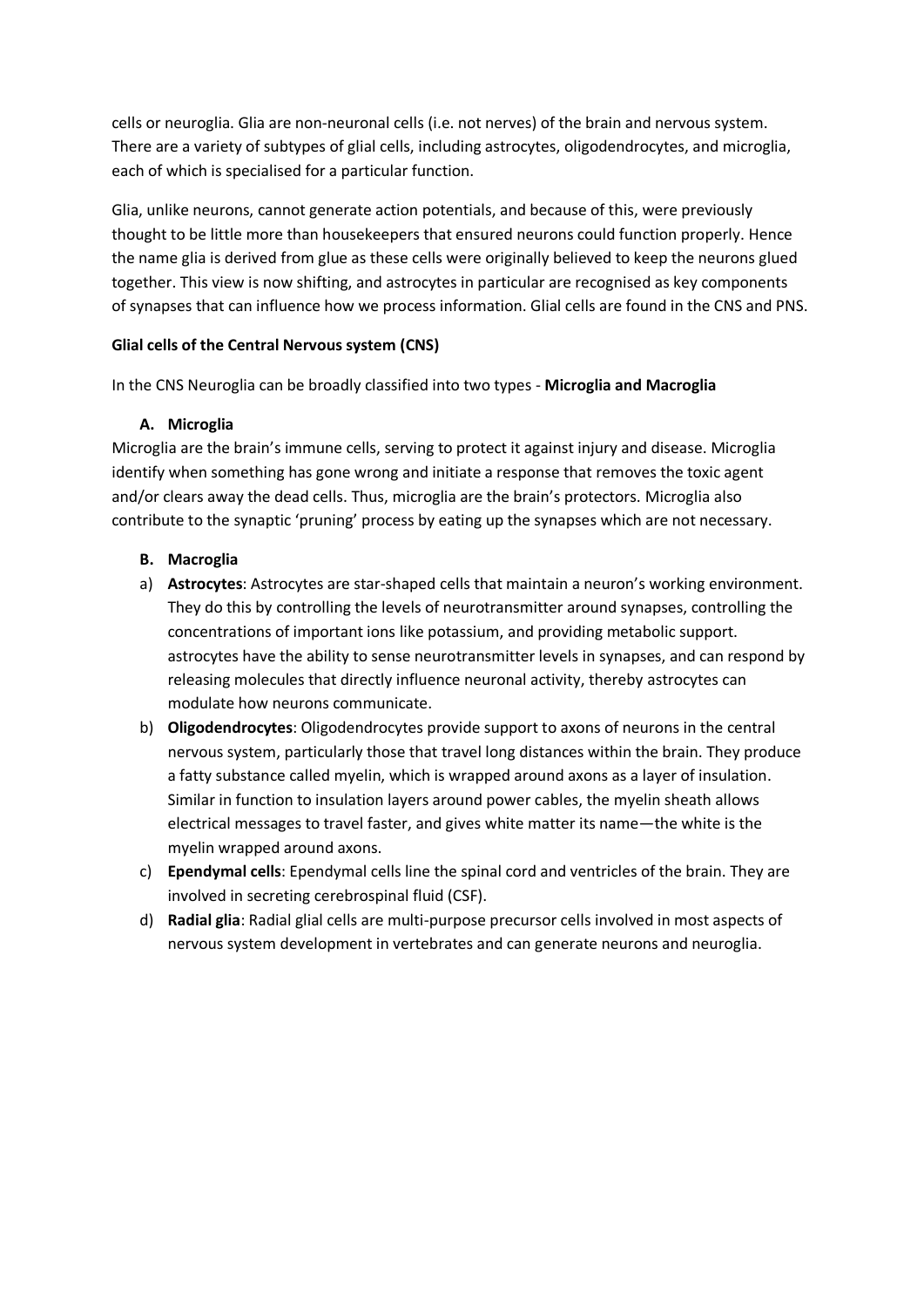

*Major types of glial cells in the nervous system. (Image courtesy: [Blausen.com staff](http://commons.wikimedia.org/wiki/File:Blausen_0870_TypesofNeuroglia.png#/media/File:Blausen_0870_TypesofNeuroglia.png) / CC BY 3.0 via Commons.)*

# **Glial cells of the Peripheral Nervous System (PNS)**

- a) **Schwann cells**: Similar to oligodendrocytes in the central nervous system, Schwann cells myelinate neurons in the peripheral nervous system. They have phagocytic activity and help in regeneration of neurons in the peripheral nervous system.
- b) **Satellite cells**: Satellite cells surround neurons in the sensory, sympathetic and parasympathetic ganglia and help regulate the chemical environment. They may also [contribute to chronic pain.](https://www.ncbi.nlm.nih.gov/pmc/articles/PMC2604845/)
- c) **Enteric glial cells**: Enteric glial cells are found in the nerves in the digestive system.